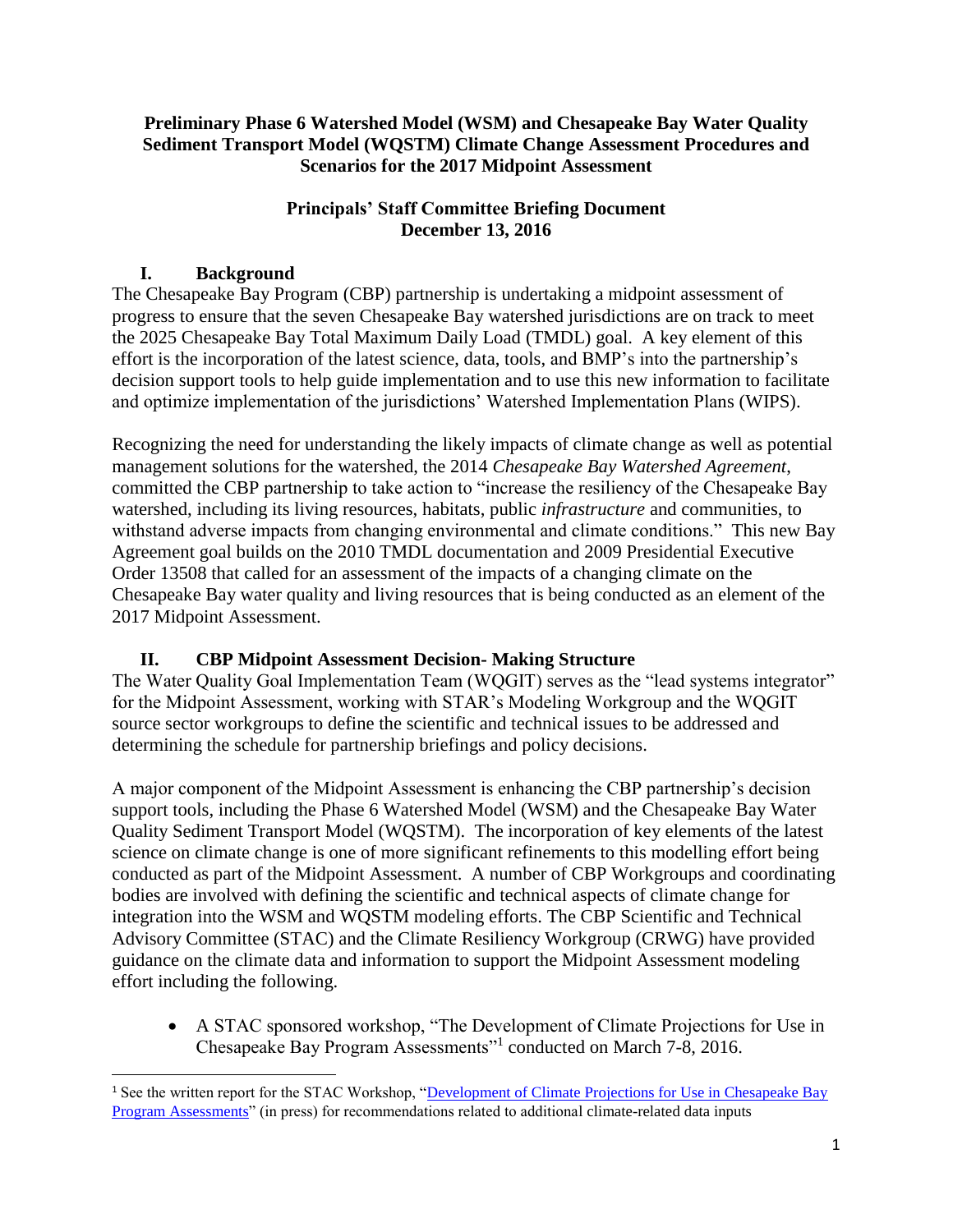- STAC is scheduled to conduct an independent peer review of the Phase 6 WSM and the WQSTM which includes a review of the approach being taken to model the effects of climate change. The reviews of the Phase 6 WSM and the WQSTM will take place in the fall and winter of 2016, respectively.
- The CRWG developed written recommendations on two specific climate-related data inputs and assessments, sea level rise projections and future tidal wetland loss, to inform the Midpoint Assessment modeling effort:

#### **III. Schedule for Midpoint Assessment Climate Considerations**

The timeline for the integration of climate considerations into the Midpoint Assessment and specific deliverables and key management decisions, along with responsible CBP coordinating bodies, is outlined below.

| <b>Deliverable/Decision</b>                   | <b>Decision-Making</b>        | <b>Timeline</b>       |
|-----------------------------------------------|-------------------------------|-----------------------|
|                                               | $\text{Lead}(s)$              |                       |
| Technical Workshop on climate change          | STAC, STAR Modeling           | March 7-8, 2016       |
| projections for use in CBP assessments        | Workgroup                     |                       |
| Recommend WQSTM model data inputs             | <b>CBP</b> Climate Resiliency | May-August, 2016      |
| related to: sea level rise projections and    | Workgroup (CRWG)              |                       |
| tidal wetland loss assessment methodology     |                               |                       |
| Develop initial climate change analysis with  | <b>CBP</b> Modeling Team      | June-July, 2016       |
| all CBP models                                |                               |                       |
| Modeling Workgroup Quarterly Review           | <b>STAR Modeling</b>          | August 9-10, 2016     |
| (initial review of climate data and analysis) | Workgroup                     |                       |
| Independent peer review of the CBP climate    | STAC, Modeling                | September – December, |
| change modeling approach                      | Workgroup                     | 2016                  |
| Exploration of options for incorporating      | <b>CBP Climate Resiliency</b> | September 19, 2016    |
| climate change findings in Phase III WIPS     | Workgroup                     |                       |
| Modeling Workgroup Quarterly Review           | <b>STAR Modeling</b>          | October 4,13 2016     |
| (review of climate data and analysis)         | Workgroup                     |                       |
| <b>WQGIT Climate Webinar</b>                  | N/A                           | October 18, 2016      |
| Review of CBP climate modeling approach       | <b>WQGIT</b>                  | October 24-25, 2016   |
| and initial formulation of options for Phase  |                               |                       |
| III WIP incorporation                         |                               |                       |
| Approve WQGIT decisions concerning CBP        | Management Board              | November, 2016        |
| climate modeling approach and initial         | (MB)                          |                       |
| formulation of options for Phase III WIP      |                               |                       |
| incorporation                                 |                               |                       |
| Decision on proposed climate assessment       | Principle Steering            | December, 2016        |
| procedures and proposed range of options      | Committee                     |                       |
| for factoring climate change into Phase III   |                               |                       |
| <b>WIPs</b>                                   |                               |                       |
| Final calibration of Phase 6 Model,           | Modeling Workgroup            | January - March, 2017 |
| including all climate change components       |                               |                       |
| Partnership decisions on how to factor        | WQGIT, Management             | January - March, 2017 |
| climate change into Phase III WIPs            | Board (MB) and                |                       |

 $\overline{\phantom{a}}$ (precipitation, temperature, evapotranspiration and the application of modeling techniques and methodologies for CBP assessments.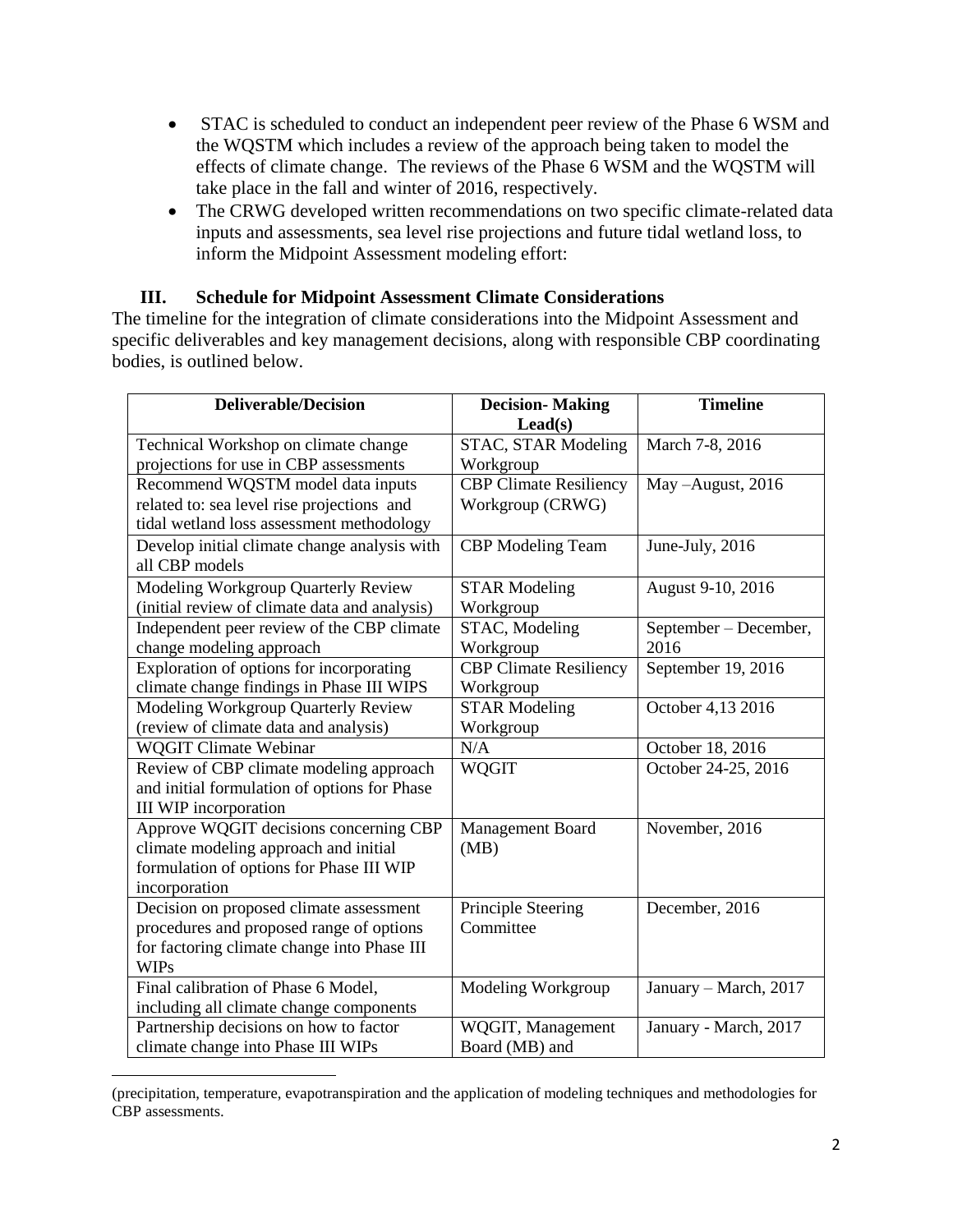|                                              | Principle Staff    |                     |
|----------------------------------------------|--------------------|---------------------|
|                                              | Committee (PSC)    |                     |
| Partnership fatal flaw review of final Phase | <b>CBP</b>         | March $-May$ , 2017 |
| 6 Model                                      |                    |                     |
| Release of final Phase 6 Model               | Modeling Workgroup | June, 2017          |
| EPA releases draft Phase III WIPS Planning   | EPA                | June, 2017          |
| Targets                                      |                    |                     |
| EPA releases final Phase III WIP Planning    | EPA                | December, 2017      |
| Targets                                      |                    |                     |

#### **IV. Phase 6 WSM and WQSTM Climate Change Analysis**

In 2012, the CBP partnership identified climate change as one of the key priorities of the Bay TMDL's Midpoint Assessment. As a result, the partnership developed the tools and procedures to quantify the effects of climate change on watershed flows and pollutant loads, storm intensity, increased estuarine temperatures, sea level rise, and ecosystem influences, including loss of tidal wetland attenuation with sea level rise, as well as other ecosystem influences in the Chesapeake Bay watershed. Current modeling efforts, as discussed above, are underway to frame a range of future climate change scenarios based on estimated 2025 and 2050 conditions.

#### *A. STAC Recommendations*

- For the 2017 Midpoint Assessment, use historical  $(\sim 100 \text{ years})$  trends to project precipitation to 2025 as opposed to utilizing an ensemble of future projections from GCMs. Shorter term climate change projections using GCMs have large uncertainties because climate models are structured to look further out and at much larger scales.
- Looking forward, the 2050 timeframe is more appropriate for selecting and incorporating a suite of global climate scenarios and simulations to provide long-term projections for the management community, and an ongoing adaptive process to incorporate climate change into decision-making as implementation moves forward.
- Beyond the 2017 Midpoint Assessment, it is recommended that the CBP use 2050 projections for best management practice (BMP) design, efficiencies, effectiveness, selection, and performance – given that many of the BMPs implemented now could be in the ground beyond 2050.

#### **B.** *Methodology*

The current calibration of the Phase 6 WSM is *Beta* 3. The Phase 6 WSM will be further refined with a *Beta* 4 calibration in December 2016, and a final calibration in April 2017. Therefore, the current Phase 6 WSM scenarios should be seen as preliminary, initial estimates that will be improved on. For the 2025 and 2050 climate scenarios, estimated attainment of water quality standards under 2025 and 2050 watershed loads, temperatures, hydrodynamics, tidal wetland attenuation, and sea level rise will be quantified. The work is currently underway.

The general methodology for the Phase 6 Beta 3 application to climate change analysis is to apply the CBP ten-year average hydrology of 1991 to 2000 used in the 2010 TMDL and adjust the rainfall and temperature hourly time series with factors derived from observed long term trends for 2025conditions, or from General Circulation Models (GCMs) downscaled to the Chesapeake region for 2050 conditions. The year 1995 serves as the midpoint of the 1991 to 2000 hydrology used to represent the period of hydrology that the 2010 Chesapeake TMDL was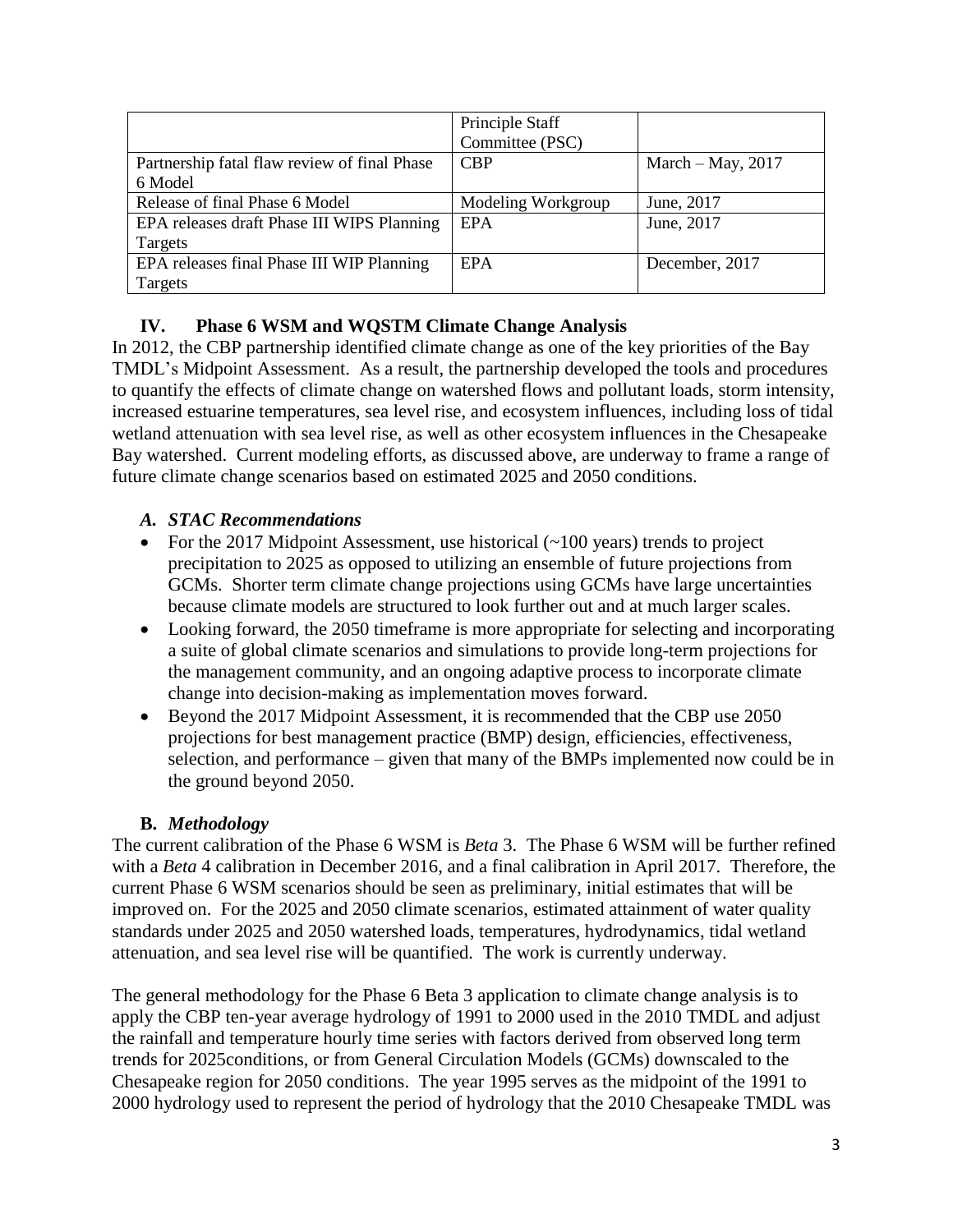based on. Projecting forward from 1995 by 30 years to 2025, or by 55 years to 2050 provides the relative difference needed for application of precipitation and temperature from the downscaled GCMs.

For the year 2025, the relative change in precipitation was derived from trends estimated from an 87 year record of precipitation in the Chesapeake watershed (Karen Rice and Jason Lynch, personal communication). The estimated temperature difference from 1995 to 2025 was developed by taking the median of 32 general circulation models (GCMs), chosen to align with the guidance set forth in the U.S. Climate Resilience Toolkit.

For the year 2050, a 32 member ensemble of GCM's downscaled to Chesapeake watershed were developed from two different CO<sub>2</sub> emission scenarios called representative concentration pathways (RCPs), shown in Figure 1. The socio-economic assumptions and associated concentration levels of RPC 4.5 assumes that an increase in average global radiative forcing will reach 4.5 Wm<sup>-2</sup> by the year 2100, and is considered to be a moderate future climate condition compared to RCP 8.5. Conditions under RCP 8.5 assume little to no reduction in greenhouse gas emissions over time leading to high greenhouse gas concentration levels and significant radiative forcing of 8.5  $\text{Wm}^2$  by the year 2100. The RCP 2.6 scenario (which is not currently included in this analysis) assumes greater initiatives set forth for the reduction of greenhouse gas emissions, resulting in a globally averaged radiative forcing of 2.6  $Wm^{-2}$  by the year 2100.



Figure 1. The 14 climate scenarios now being developed for the 2025 and 2050 future conditions (with RCP 2.6 scenarios to be added). All scenarios have either the estimated increased precipitation volume added evenly throughout the time series of precipitation events (EQ) or increased volume assigned to different percentiles of precipitation events as described by Groisman, Pavel Ya, et al (2004). The 2050 scenarios were developed by determining the median,  $10<sup>th</sup>$  percentile, and  $90<sup>th</sup>$  percentile of altered precipitation volumes from an ensemble of downscaled GCMs defined by the guidance presented in the U.S. Climate Resilience Toolkit.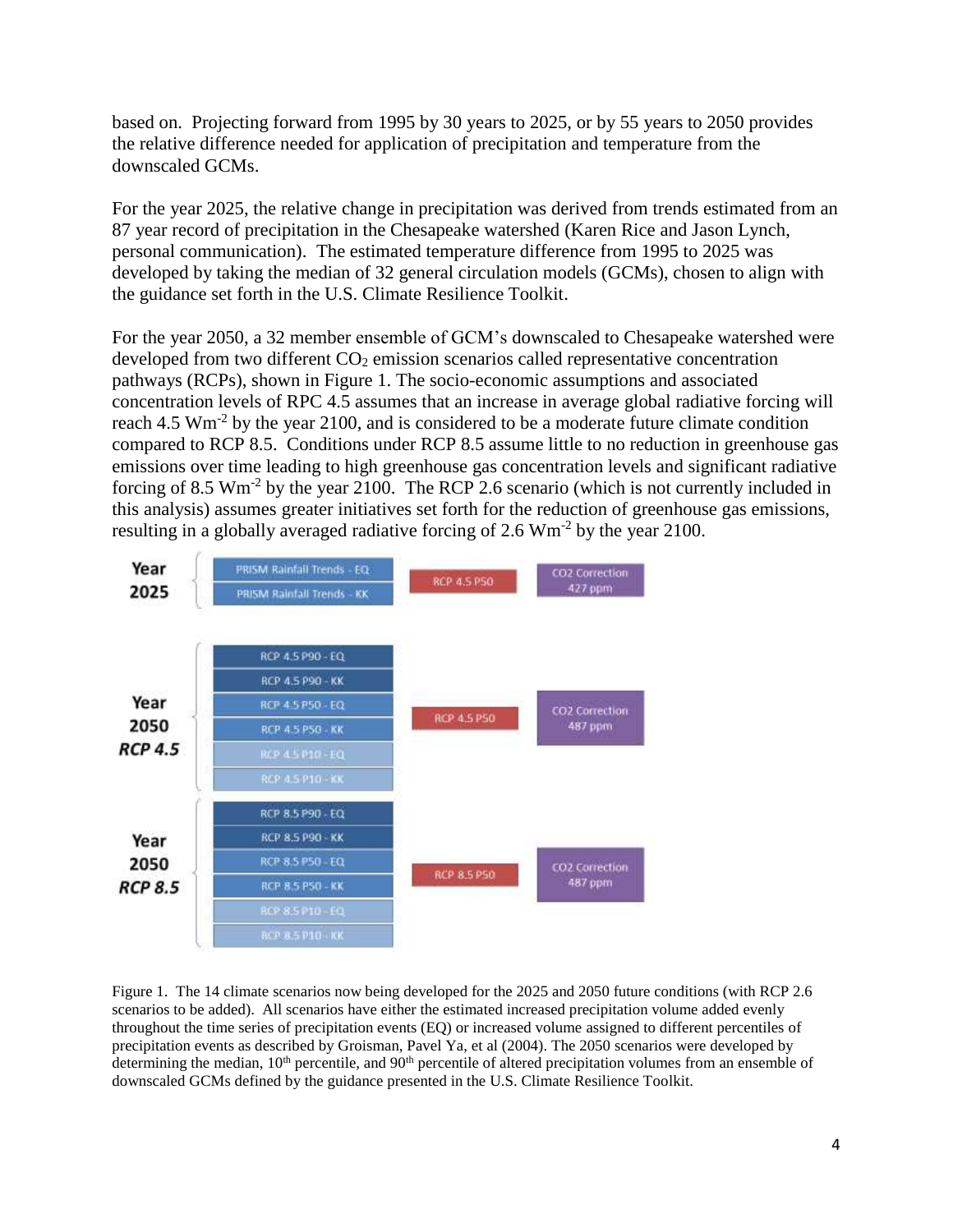Several different approaches to estimate evapotranspiration will be examined including Hamon, Hargreaves, Penman–Monteith and others will be examined. Where practicable, the  $CO<sub>2</sub>$ correction for stomatal resistance as described by Butcher et al., 2016 will be applied.

# *C. Climate Projections and Scenarios (GMC, RCP's, LASSO Tool, Historical Trends)*

#### **1. STAC Recommendations:**

- For any 2050 assessment, use an ensemble or multiple global climate model approach, selecting model outputs that bound the range of key climate variables (e.g., temperature, precipitation) for the Chesapeake Bay region. Use multiple scenarios covering a range of projected emissions (RCP 4.5 and 8.5 are a reasonable range to select and are currently being utilized for Fourth National Climate Assessment). Include the 2 °C emissions reduction pathway (RCP 2.6) as well as more "business as usual" assumptions.
- Select an existing system to access GCM downscaled scenario data (such as 'LASSO' described in more detail in Section II) in lieu of conducting a tailored statistical climate downscaling process for the Chesapeake Bay watershed.
- The Program should carefully consider the representation of evapotranspiration in watershed model calibration and scenarios because the calculation method for evapotranspiration has a strong influence on the strength and direction of future water balance change.
- 2. **CRWG Recommendations (SLR):** Apply a plausible range of sea level rise projections for WQSTM modeling efforts, with upper and lower limits, for the years 2025 and 2050. Specifically, the CRWG recommended that the following range of sea level rise projections for 2025 (.2 - .4 m) and 2050 (.3-.8 m) be applied in the WQSTM.

## *3. Climate Variables (Sea level Rise, Temperature, Precipitation)*

## *1. 2025 Run*

## *SLR:* 0.3 m

*Temp:* 32 member ensemble of downscaled GCMs (U.S. Climate Resilience Toolkit). Estimated average annual temperature increase of  $1.08^{\circ}$  C applied as monthly means to the base temperature time series.

*Precip:* 87 year historical record of precipitation (Karen Rice, personal communication). Rainfall increase of 1.29 inches (+3.11%)

*ET:* Range determined by Hamon and Hargreaves method with stomatal resistance correction (Butcher et al., 2016).

**CO2:** 427 ppm (an increase of 64 ppm)

# *2. 2050 Run*

## *SLR:* 0.5 m

*Temp:* 32 member ensemble of downscaled GCMs (U.S. Climate Resilience Toolkit). Estimated average annual temperature increase of  $2.13^{\circ}$  C applied as monthly means to the base temperature time series.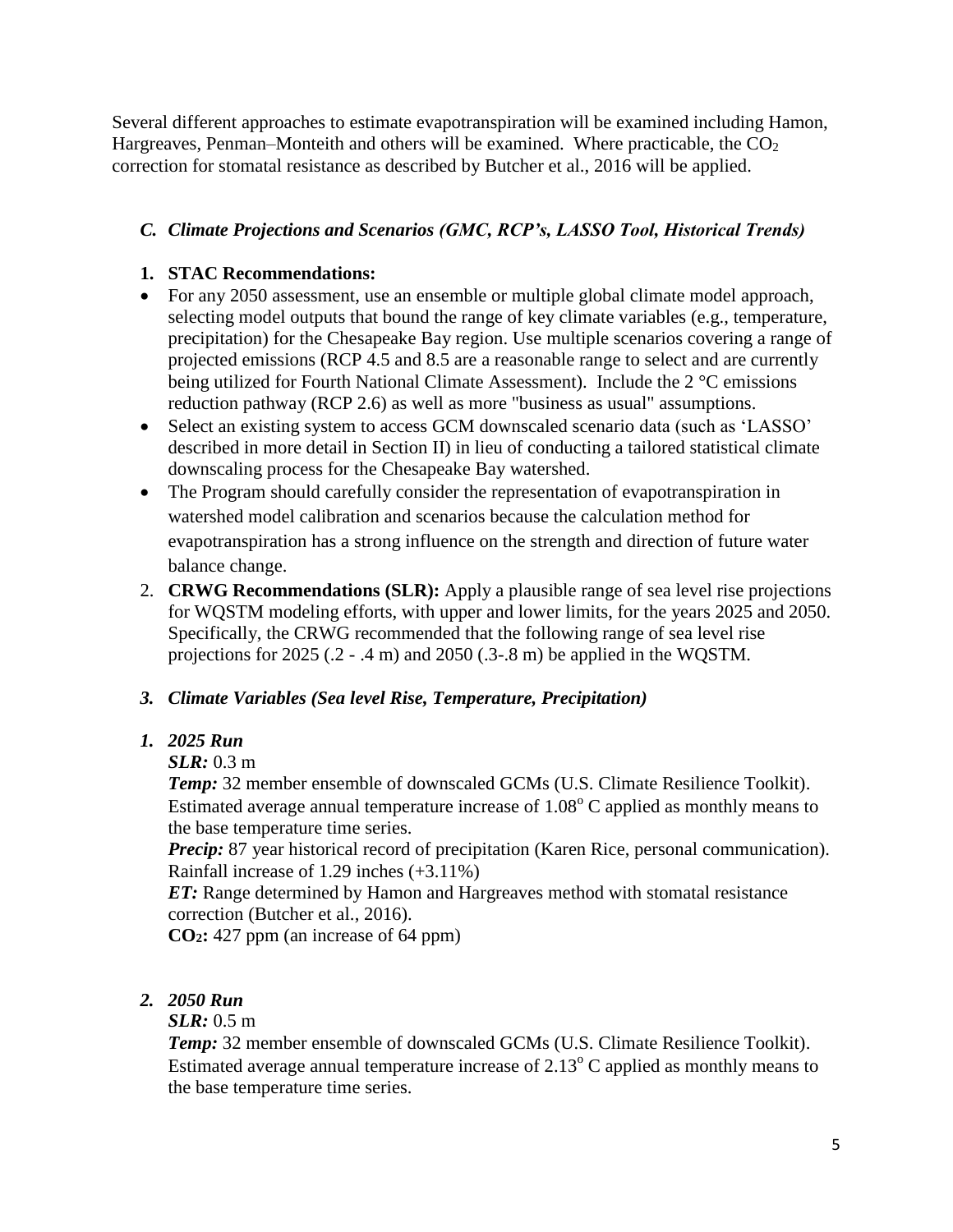*Precip:* 32 member ensemble of downscaled GCMs (U.S. Climate Resilience Toolkit). Rainfall increase of 3.05 inches (+7.34%) *ET:* Range determined by Hamon and Hargreaves method with Stomatal resistance

correction (Butcher et al., 2016).

**CO2:** 487 ppm (an increase of 124 ppm)

## **V. Preliminary Results:**

## **For 2025:**

## *Influence of Estimated 2025 Watershed Nutrient and Sediment Loads*

The range of the influence of estimated watershed loads in future climate change conditions using the observed (87 year) increase of precipitation volume (Karen Rice) and a century of observed precipitation intensity (Karl and Knight) depends on the evapotranspiration method chosen. Depending on the evapotranspiration method used the estimated 2025 range of nutrient (total nitrogen and total phosphorus), and sediment loads are 0 percent to 2 percent and 0 percent to 5 percent, respectively.

# *For 2050:*

# *Influence of Estimated 2050 Estuarine Temperature Increases on Bottom DO*

The influence of a 2050 estimated temperature increase on Chesapeake hypoxia is small, with an estimated increase in Chesapeake hypoxia ranging from  $0.008$  to  $-0.06$  mg/l. With the increased temperatures from watershed discharge, ocean inflow and estuarine warming the hypoxia increases are due to the increase in vertical stratification due to the increased thermocline, reduced oxygen saturation levels, and increased respiration. By extension, estimated 2025 temperature increases will also have slight influence on water quality standard achievement.

## *Influence of Estimated 2050 Sea Level Rise (0.5 m) on Bottom DO*

The influence of a 2050 estimated sea level rise on Chesapeake hypoxia is also relatively small. The estimated change from the base hydrology (1991 to 2000) condition in Chesapeake hypoxia due to 2050 estimated sea level rise conditions ranges from 0.3 mg/l to -0.4 mg/l. Hypoxia decreases in the mid-Bay hypoxia are due to increased ventilation of deep Chesapeake waters by well oxygenated ocean waters, and also because of changes in vertical stratification.

## *Influence of Estimated 2025 (0.3 m) and 2050 (0.5m) Sea Level Rise on Tidal Wetland Attenuation*

There is little change in estimated total tidal wetland area for 2025 (0.3 m) and 2050 (0.5 m) which equates to negligible changes in tidal wetland attenuation. Long range (2100) conditions estimate tidal wetland changes to be on the order of a 40% loss in the Chesapeake which could reduce tidal wetland attenuation on the order of about 10 million pounds nitrogen and 0.6 million pounds phosphorus.

# **VI. CBP Modeling Workgroup Next Steps:**

## *October – December 13, 2016 Modeling Quarterly Review*

- Explore Hamon, Hargreaves, Penmen-Monteith and other evapotranspiration methods, including ensemble methods, for Phase 6 climate change analysis.

- Complete 2025 CH3D Hydrodynamic Model of an estimated 0.3 m 2025 sea level rise.